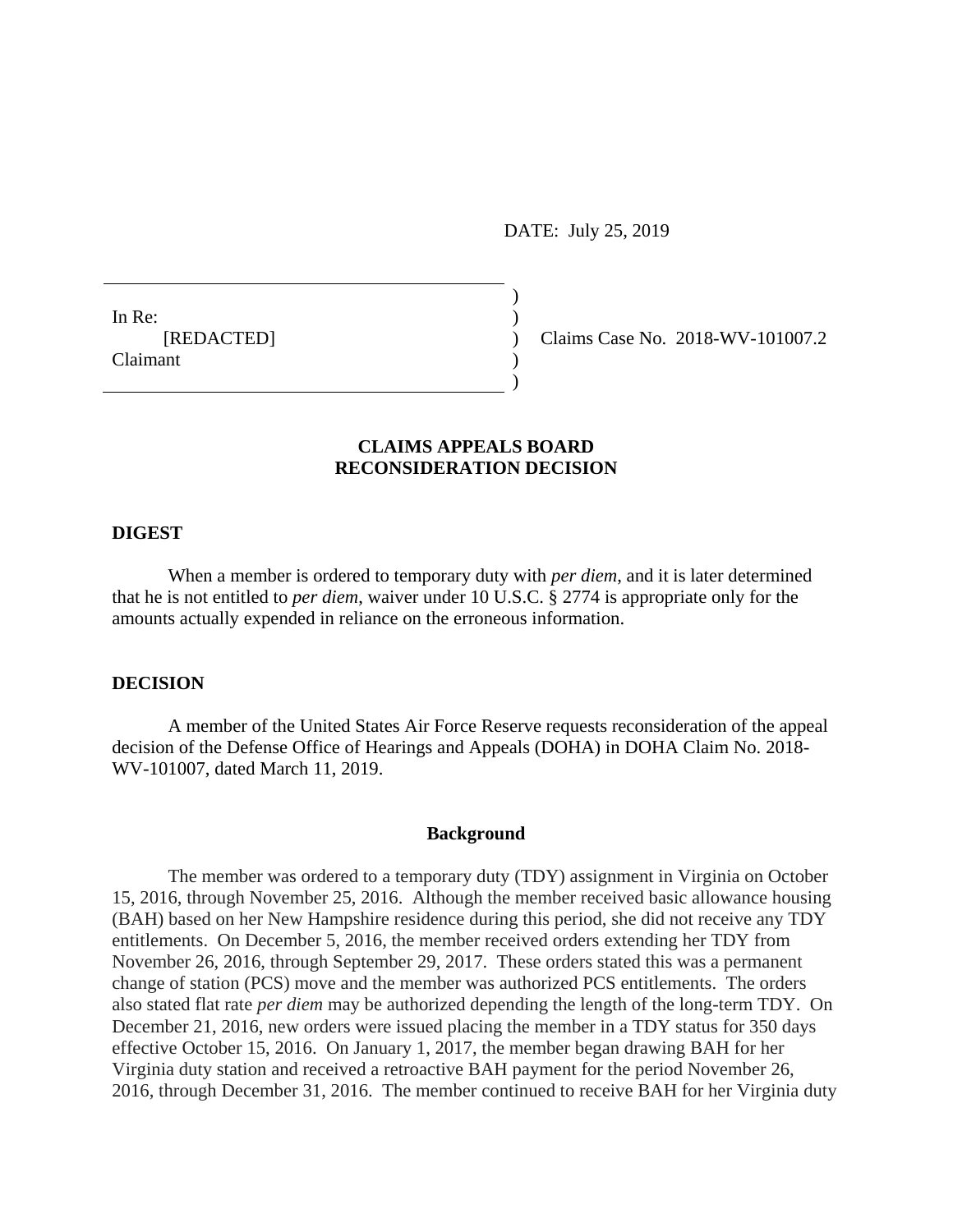station through June 15, 2017. During the period November 26, 2016, through December 31, 2016, the member received TDY allowances for the same Virginia duty station.

It was later determined that the member's orders, issued on December 21, 2016, placing her in a TDY status for 350 days effective October 15, 2016, were not authorized. Therefore, the member became indebted for the amount of *per diem* she received during the time she received BAH for her Virginia duty station. As a result, the member was overpaid \$13,913.55 in *per diem*. 1

The member's command endorsed the member's request for waiver on the basis that it had issued orders erroneously authorizing flat rate *per diem*, and assured the member that she was entitled to receive it. In the appeal decision, the DOHA adjudicator found that the member reasonably relied on her travel pay official's advice concerning her entitlement to the TDY expenses. However, the adjudicator determined that waiver was not appropriate because the record did not contain evidence that the member used the erroneous payments of *per diem* for its intended purpose. She cited case precedent reflecting that the burden is on the member to substantiate actual expenditures made pursuant to the erroneous authorization.

In her reconsideration request, the member provides evidence in the form of credit card statements, bank statements, receipts for paid utility expenses, and other financial documentation reflecting miscellaneous expenses she incurred in support of her TDY during the period of overpayment.

#### **Discussion**

Under 10 U.S.C. § 2774, we have the authority to waive repayment of erroneous payments of military pay and allowances to members of the uniformed services if repayment would be against equity and good conscience, and not in the best interests of the United States, provided there is no indication of fraud, fault, misrepresentation, or lack of good faith on the part of the member. When a member receives payments of *per diem* under erroneous orders, waiver is appropriate only to the extent that the *per diem* payments were spent for their intended purpose in reliance on those orders. *See* DOHA Claims Case No. 03061301 (July 31, 2003).

The member has submitted evidence reflecting that she used \$9,412.78 for the lodging and utilities she procured during the time period in question. Waiver of that amount is proper. Since she has provided no evidence that the remaining balance of the *per diem* she received was spent for its intended purpose, waiver of the remaining \$4,500.77 is denied. *See* DOHA Claims Case No. 2016-WV-032402.4 (December 8, 2016); and DOHA Claims Case No. 03061301, *supra.*

 $\overline{a}$ 

<sup>1</sup>Since the member's original orders authorized her *per diem* during the period October 15, 2016, through November 25, 2016, she was entitled to receive \$4,775.25 in *per diem*. Therefore, her debt was determined to be \$13,913.55, the *per diem* erroneously paid to her during the period November 26, 2016, through December 31, 2016.